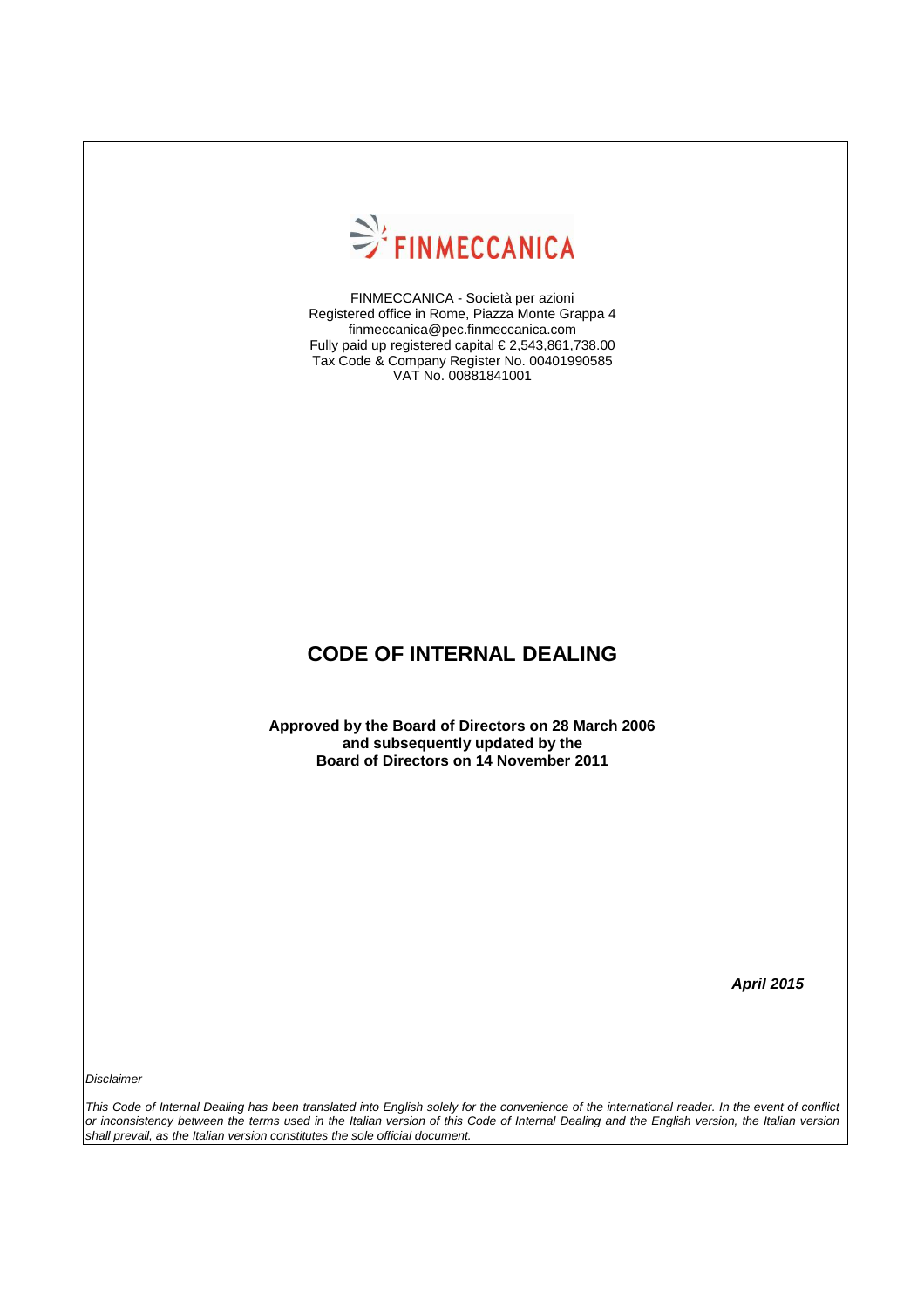## **INTRODUCTION**

The Board of Directors of Finmeccanica S.p.A. (hereinafter "Finmeccanica") has adopted the present Code of Conduct for Internal Dealing so that it may govern with binding effect, in accordance with the provisions of Article 114, paragraph 7 of the Italian Financial Services Act (Legislative Decree No 58/1998) and with Articles 152-sexies and 152-octies of the ISSUERS' REGULATIONS (CONSOB Resolution No 11971/1999), the information flows pertaining to the transactions listed in Article 3 below and carried out – including those carried out through intermediaries– by the "Key Persons" identified in Article 1 and by the "Persons closely related to Key Persons" identified in Article 2.

The Chief Executive Officer of Finmeccanica may supplement and/or amend this Code if required by future legislative or regulatory provisions and based on the material information supplied by the relevant authorities or from actual experience or market practice.

## **1. KEY PERSONS**

For the disclosure obligations referred to in this Code, "**Key Persons**" is understood to mean:

- members of the Board of Directors and Board of Statutory Auditors of Finmeccanica;
- individuals holding at Finmeccanica the office of Chief Operating Officer and Co-Chief Operating Officer.

The Chief Executive Officer of Finmeccanica may identify, by a special amendment to the present Code, other persons within Finmeccanica (or its controlled companies, if the book value of the shareholding represents more than 50% of the assets of Finmeccanica), following structural and/or organisational changes that qualify them as "Key Persons" based on the criteria set out in Article 152 sexies of the Issuers' Regulations.

# **2. PERSONS CLOSELY RELATED TO KEY PERSONS**

Under Article 152-sexies, subparagraph d) of the Issuers' Regulations, the term "**Persons closely related to Key Persons**", also subject to the disclosure obligations set out in Article 114, paragraph 7 of the Italian Financial Services Act, means the following:

- a) the spouse, unless legally separated, children, including those of the spouse, if dependent and, if living together for at least one year, the parents and close-in laws of the Key Persons;
- b) the legal entities, partnerships and trusts in which a Key Person or one of the persons indicated in subparagraph a) holds a management position, whether individually or collectively; the term "management position" is understood to mean any role carried out by an individual or body with administrative powers (sole administrator, Board of Directors or management committee); in the case of several directors, the Key Person holds the management position if more than half of the board is composed of the Key Person and/or by Persons closely related to Key Person;
- c) the legal persons directly or indirectly controlled by a Key Person or by one of the persons indicated in subparagraph a);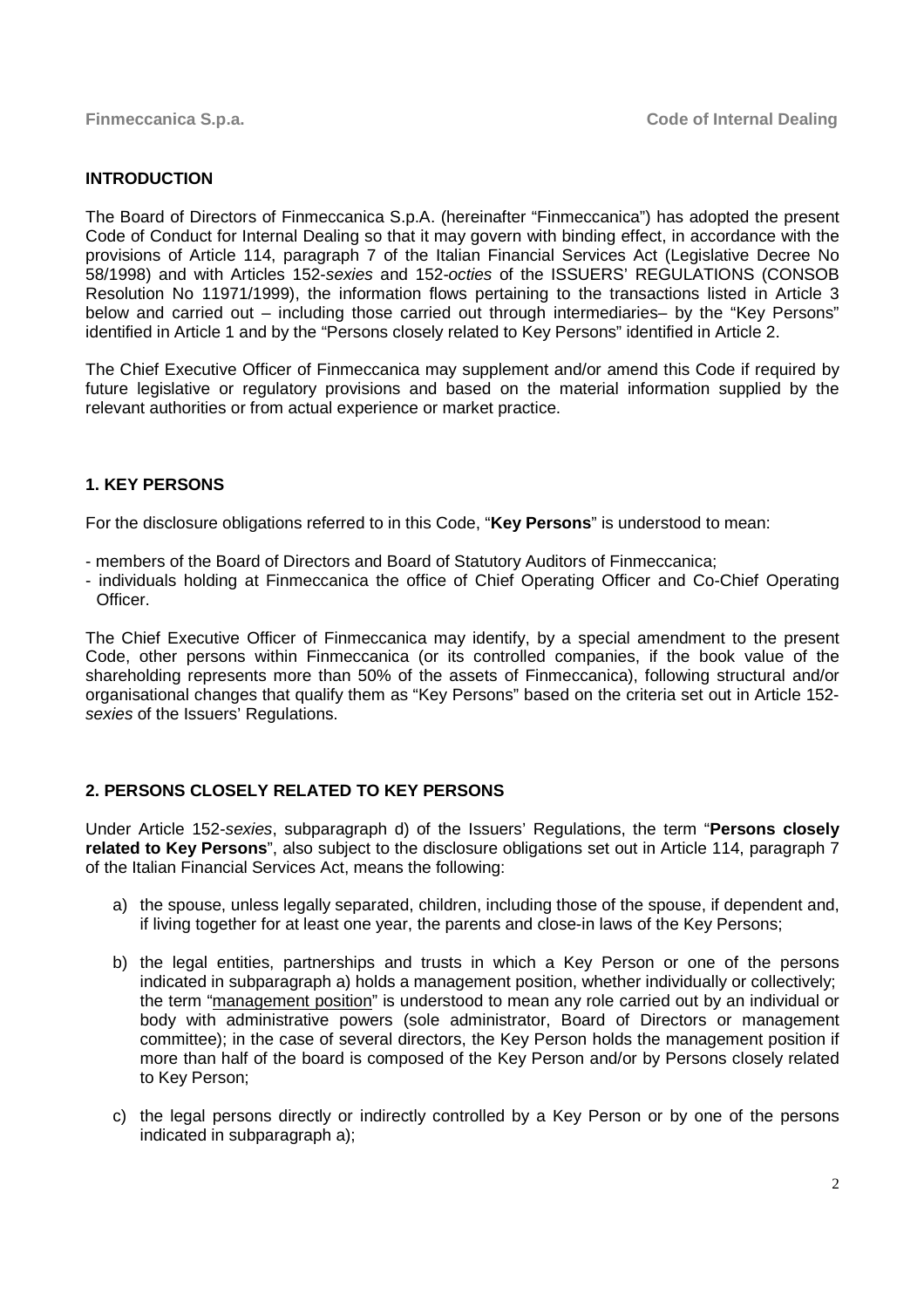companies controlled by a Key Person or by a Person closely related to Key Person are considered to be companies in which they hold a "significant share of ownership"; in particular, a significant share is considered to be held when the person holds more than a 50% equity claim; in case of a chain of controlled companies, the equity claim is calculated by "weighting" the equity claims at each level;

- d) partnerships whose economic interests are essentially equivalent to those of a Key Person or one of the persons indicated in subparagraph a) above; equivalent economic interests in a partnership exist when the Key Person holds, individually or jointly with Persons closely related to Key Persons, an equity claim of more than 50%;
- e) trusts set up for a Key Person or one of the persons indicated in subparagraph a);

Pursuant to Article 152-octies, paragraph 10 of the Issuers' Regulations, Key Persons must inform the Persons closely related to them of the existence of the conditions under which said persons are subject to the disclosure obligations.

## **3. DISCLOSURE OBLIGATIONS OF KEY PERSONS**

The Key Persons referred to in Article 1 shall inform Finmeccanica, in accordance with the terms and conditions of the following Articles 4 and 5, of **any acquisition, transfer, subscription or exchange transactions carried out by them and by Persons closely related to them relating to shares issued by Finmeccanica** or other financial instruments associated therewith.

Under Article 152-sexies, subparagraph b) of the Issuers' Regulations, the term **"financial instruments associated with the shares**" issued by Finmeccanica means the following:

a) financial instruments that allow shares to be subscribed for, acquired or transferred;

b) debt instruments convertible into shares or exchangeable for them;

c) the equities derivatives indicated in Article 1, paragraph 3 of the Italian Financial Services Act<sup>1</sup>; b) other financial instruments equivalent to shares and representing these shares;

e) listed shares (traded on regulated Italian markets) issued by companies, whether Italian or foreign, controlled by Finmeccanica and the financial instruments referred to in subparagraphs a),

b), c) and d) associated therewith;

<u>.</u>

e) unlisted shares issued by companies controlled by Finmeccanica, if the book value of the shareholding in the controlled company represents more than 50% of the assets of Finmeccanica, as indicated in the last approved financial statements, and the financial instruments referred to in subparagraphs a), b), c) and d) associated therewith.

Disclosure obligations regard transactions for a total amount equal to or exceeding the threshold of **€5000** and performed during the same calendar year.

 $1$  Futures contracts on financial instruments, interest rates, currencies, commodities and indices, even when these are executed in return for payment of the difference in cash; spot and forward contracts (swaps) on interest rates, currencies, commodities and equity indices (equity swaps), even when these are executed in return for payment of the difference in cash; forward contracts linked with financial instruments, interest rates, currencies, commodities and indices, and options on currencies, interest rates, commodities and indices, even when these are executed in return for payment of the difference in cash; combinations of these contracts or securities.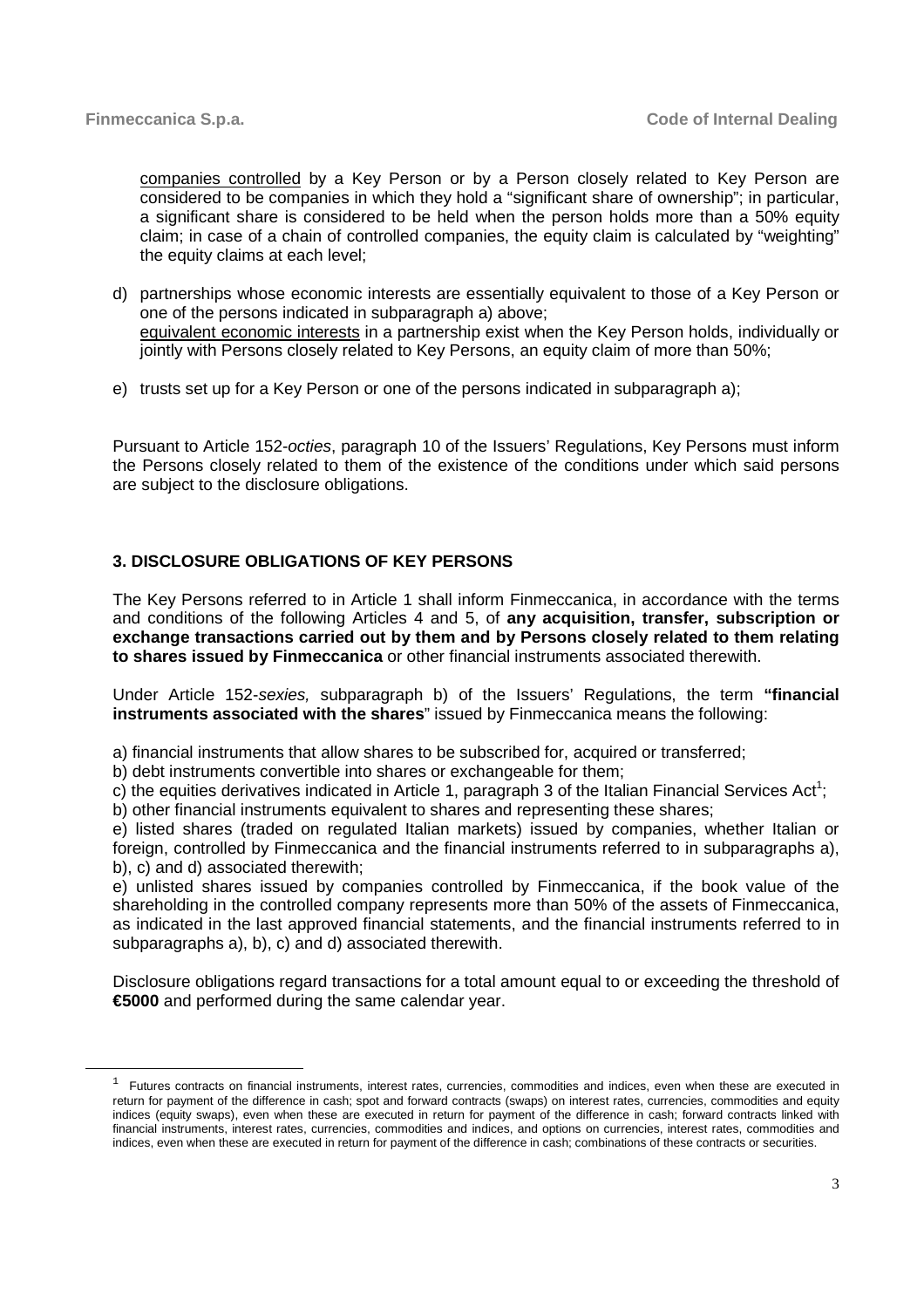This amount is calculated by totalling the transactions relating to shares and to the financial instruments associated therewith, carried out on behalf of each Key Person and on behalf of Persons closely related thereto.

For associated financial derivatives, the amount is calculated with reference to the underlying shares.

The following transactions are excluded from the scope of this Code and therefore do not need to be disclosed:

a) securities lending operations or the creation of rights of pledge or usufruct;

b) transactions performed between the Key Person and the Persons closely related thereto; conversely, transactions between Key Persons must be disclosed;

c) transactions without any financial consideration (e.g. gifts and inheritances); conversely, barter transactions must be disclosed, since the estimated value of the financial instruments exchanged is taken as the transaction price;

d) the complimentary allocation of shares or acquisition/subscription rights and the exercise of such rights when they derive from payment plans, as provided by Article 114-bis of the Financial Services Act; conversely, sales of shares originating from the exercise (simultaneous or otherwise) of these rights or from the complimentary allocation of shares etc. must be disclosed.

#### **4. PERSON RESPONSIBLE FOR COMPILING AND MANAGING INFORMATION AND DISCLOSING INFORMATION TO THE MARKET – COMPLIANCE PROCEDURES**

The Legal & Corporate Affairs and Compliance Organizational Unit of Finmeccanica is the Person Responsible for compiling and managing information concerning the transactions reported by the Key Persons indicated in Article 1 and for disclosing it to CONSOB and the market.

Each Key Person shall notify the Person Responsible in writing of the transactions carried out by completing the form attached hereto (Filing Model), providing all relevant information, the disclosures remaining the Person's sole responsibility.

The Person Responsible will be notified by one of the following procedures:

notification sent by email to the following address:

…………………….(omissis)………………...

notification sent by fax to the following number:

…………………….(omissis)………………...

Before each notification, the Key Person shall give advance notice by calling one of the following numbers:

…………………….(omissis)………………...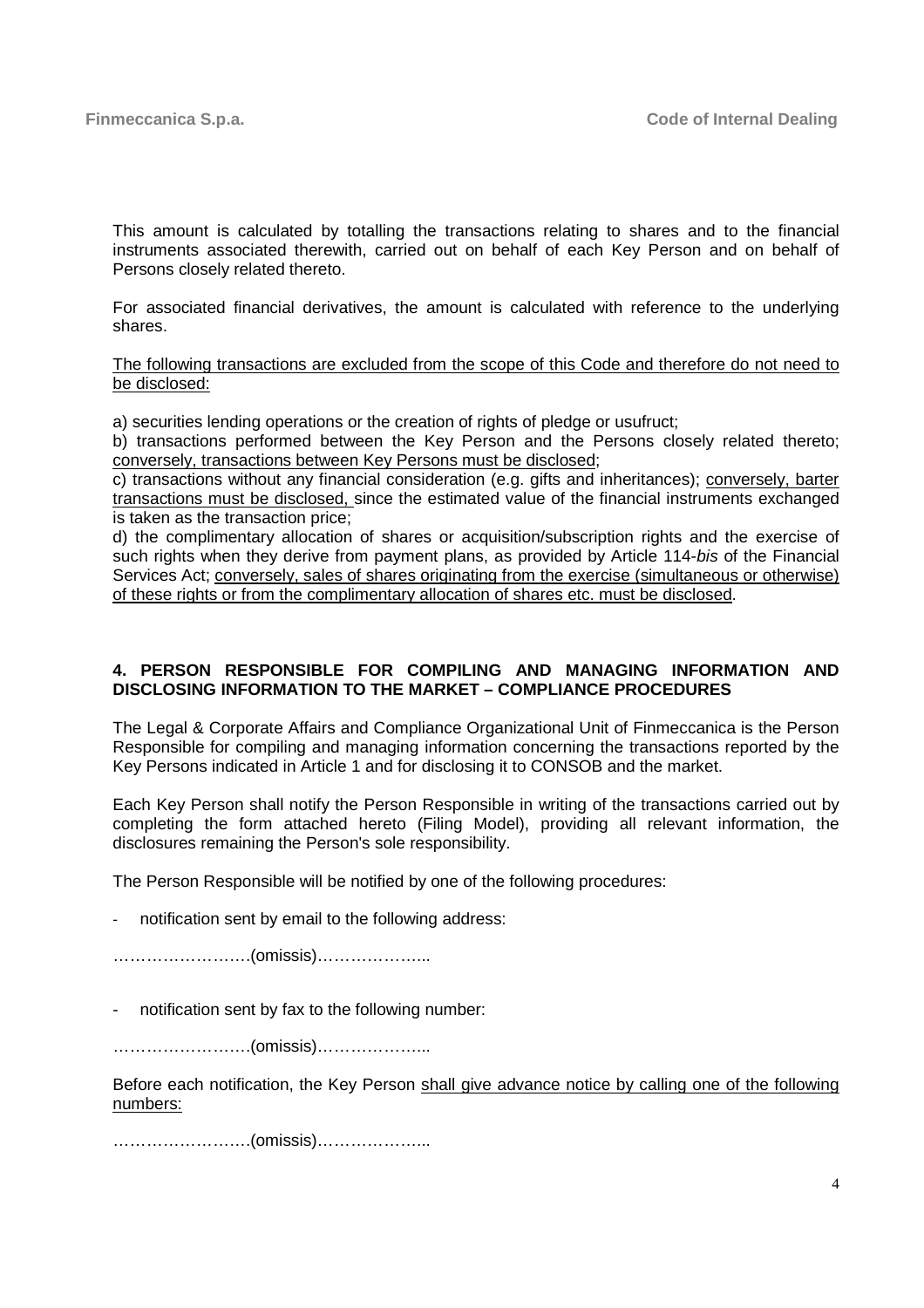The Person Responsible shall in turn send the Key Person, by fax or email, confirmation of receipt of the information.

For each request for clarification concerning the completion of the attached Filing Model, the Key Person may contact one of the following numbers:

…………………….(omissis)………………...

# **5. DISCLOSURE OF TRANSACTIONS PERFORMED BY KEY PERSONS**

## **5.1 DISCLOSURE BY KEY PERSONS**

The Key Persons referred to in Article 1 shall inform the Person Responsible at Finmeccanica of the transactions described in Article 3, according to the procedures indicated in Article 4.

This amount is calculated by totalling the transactions relating to shares and the financial instruments associated therewith, carried out on behalf of each Key Person and on behalf of Persons closely related to Key Persons.

The information must be received **within four trading days from the date of the transaction** by which the €5000 threshold has been reached or exceeded.

To determine when the transaction took place, the point in time at which the order was attached to the counterparty offer is used, and not the payment date.

For transactions carried out under an individual investment portfolio management mandate, unless these are based on the client's instructions, the disclosure obligations apply from the date on which the client is notified of the transaction by the broker<sup>2</sup>.

No disclosure is necessary when there are no transactions, or if the transactions are below the **€5000 threshold**, without prejudice to the obligation to disclose these when their total amount reaches the €5000 threshold in the same calendar year.

#### **5.2 DISCLOSURE BY FINMECCANICA**

<u>.</u>

The Person Responsible shall arrange to notify CONSOB and the public of any transactions carried out by Key Persons and by Persons closely related to them, reported to the Company in accordance with the terms and conditions set out herein, **by the end of the next trading day following receipt of the notification from the Key Person.** 

The Person Responsible will notify CONSOB and the public in accordance with the procedures set out in Article 66, paragraphs 2 and 3 of the Issuers' Regulations, using the special form supplied

 $2^2$  For these transactions, the abbreviation "SGR" must be entered in the "Notes" section of Part 4 of the Filing Model.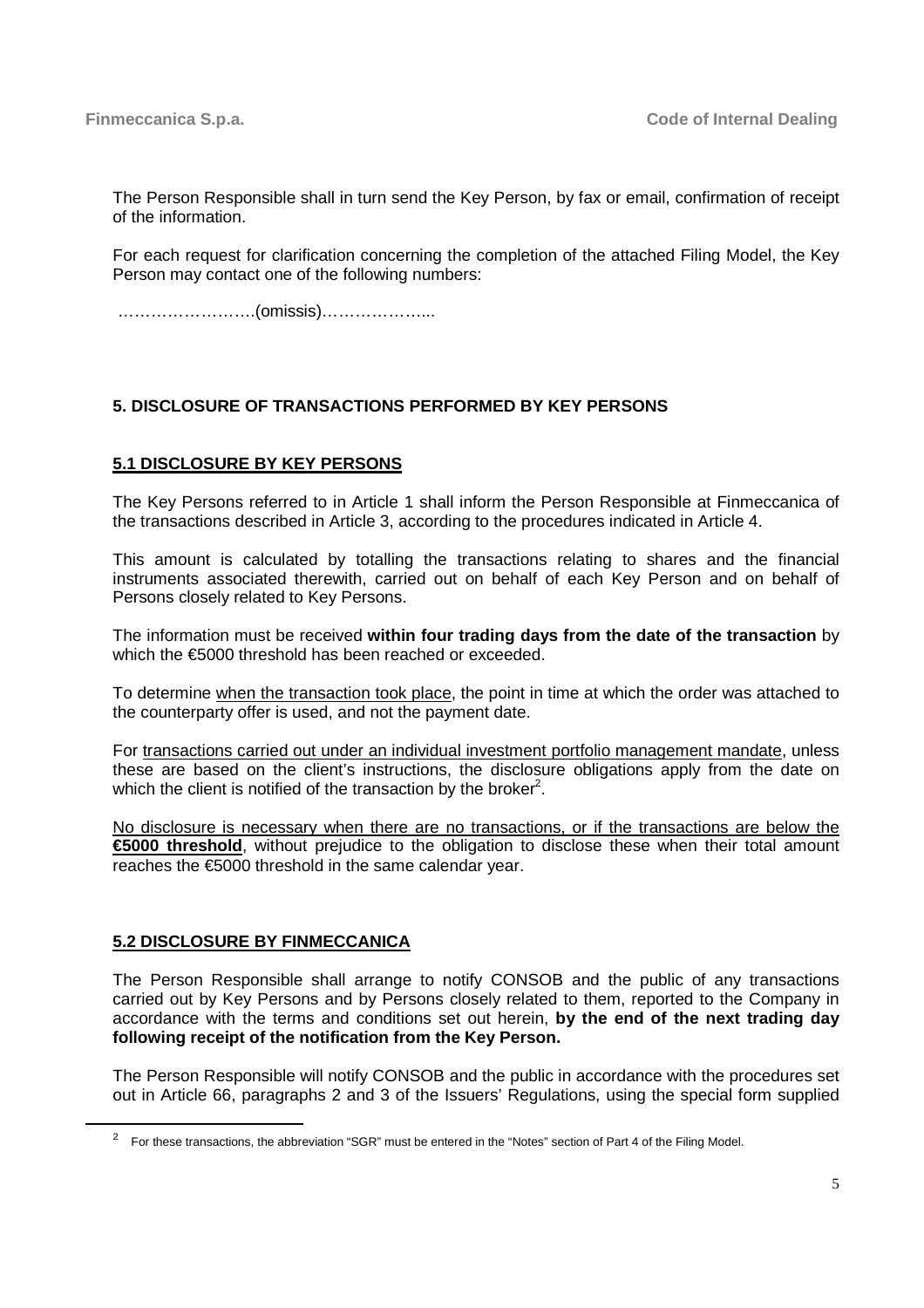by CONSOB and contained in Schedule 6 of the Issuers' Regulations (the Filing Model attached to this Code). This is also available in electronic form on the **SDIR-NIS network managed by Bit Market Services S.p.A.** 

**In case of malfunction of the SDIR-NIS,** or if the Person Responsible is unable to access the network, the information will be sent according to the following methods:

- **sent to CONSOB** by email (to the address …………………….(omissis)………………...), or by any other method subsequently indicated by CONSOB;
- **sent to BORSA ITALIANA S.P.A.** by email (to the address …………………….(omissis)………………...), or by any other method subsequently indicated by BORSA ITALIANA S.P.A;

- **sent to at least two press agencies**.**.** 

## **6. TRANSACTION LIMITS AND RESTRICTIONS**

Executive Directors, Chief Operating Officer and Persons closely related thereto are prohibited from dealing in the shares and financial instruments referred to in Article 3 of this Code starting from the fourteenth day prior the date of closing of each accounting period (31 March, 30 June, 30 September, 31 December) until the end of the day following the date of disclosure of the press release announcing the results achieved during the relating period.

The other Key Persons and the Persons closely related thereto are, instead, prohibited from dealing in the shares and financial instruments referred to in Article 3 of this Code starting from the date of closing of each accounting period (31 March, 30 June, 30 September, 31 December) until the end of the day following the date of disclosure of the press release announcing the results achieved during the relating period.

The Board of Directors of Finmeccanica also reserves the right to grant exemptions from the aforementioned restriction, and to prohibit or limit the performance at other times of the year, by any or all of the Key Persons and Persons closely related thereto, of transactions relating to the shares and financial instruments referred to in Article 3 of the present Code.

#### **7. NON-COMPLIANCE WITH THE CODE**

In case of non-compliance with the disclosure obligations governed by this Code, as laid down by Article 114, paragraph 7 of the Italian Financial Services Act and the corresponding implementing regulations issued by CONSOB (Articles 152-sexies – 152-octies of the Issuers' Regulations), provision is made for an administrative fine (of between €5000 and €500,000) to be imposed on the persons indicated in Article 114, paragraph 7, as laid down by Article 193, paragraph 1-bis of the Italian Financial Services Act.

For Key Persons who are employees of the Company (or its subsidiaries), such non-compliance may entail the application of disciplinary measures affecting the employment relationship.

In case of the late or incomplete submission of the information indicated in the form attached to the present Code, Finmeccanica must arrange to disclose this to CONSOB and to the market directly,